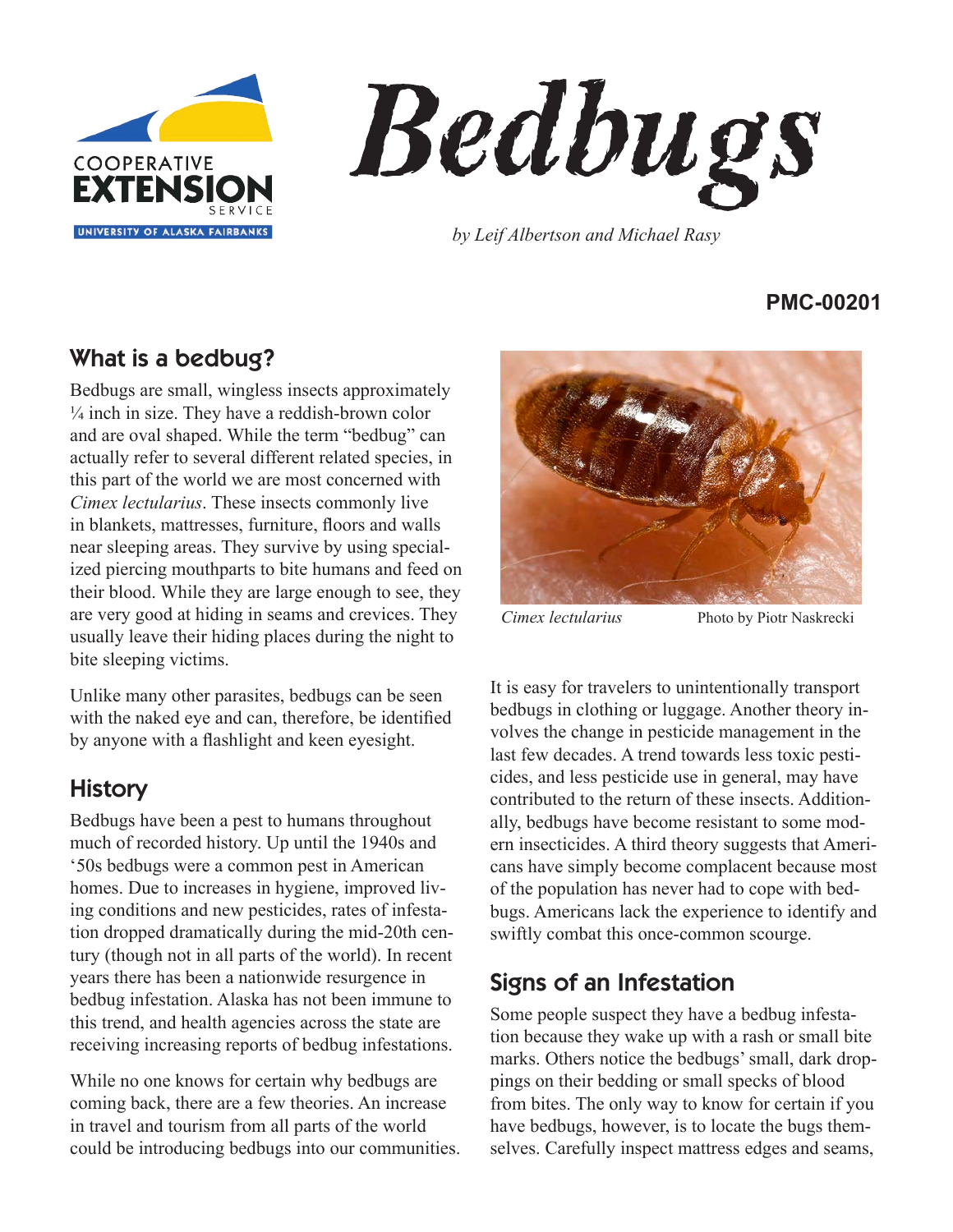and the cracks and crevices of furniture. Since bedbugs are large enough to see, a good fashlight is all you need to identify an infestation. They are most active at night, so that is the best time to look for them. Look carefully! They often hide in small, undisturbed places like mattress and furniture seams. In some parts of Alaska, private pest-control companies may be able to provide specialized tools and expertise to detect bedbugs.

### Prevention

Bedbugs spread from one place to another by "hitchhiking" on things like clothing, luggage and furniture. Commonly, bedbugs are spread by house guests, thrift-store clothing, used furniture and used mattresses. Wash and dry used clothing at high temperatures. Inspect mattresses and furniture for insects.

Many infestations begin when travelers stay in dwellings infested with bedbugs and unwittingly carry them back to their own home. Because hotels host so many guests, they are particularly vulnerable to bedbugs. For this reason, hotel guests should be particularly wary. An inspection of hotel mattress edges and seams can alert you to signs of infestation. Bedbugs commonly hitchhike in luggage. Do not store clothes or suitcases on a hotel bed or foor. Use the closet or a luggage stand.





While a messy house doesn't cause infestations, it is important to remember that cleanliness is a critical component in control and prevention.

# Eradication

While bedbug infestations can be challenging to deal with, cleanliness is the cornerstone of bedbug eradication. Bedbugs thrive in hidden, undisturbed places, such as piles of clothes and bedding. Eliminating clutter will reduce hiding places. Additionally, using commercial caulks and sealants to fll cracks in walls near sleeping areas can also eliminate potential hiding places for bedbugs.

Washing and drying clothing and bedding at high temperatures (greater than 120°F) and vacuuming carpets will eliminate some bedbugs. Remember to discard contents of vacuum after vacuuming. Additionally, physical cleaning of seams and crevices with a brush and soapy water can dislodge bedbugs and their eggs.

One simple way to deal with an infested mattress is to use a mattress bag. These large plastic bags (sometimes called "encasements") are available commercially. You can still sleep on the mattress, but the bag prevents any bedbugs already living in your mattress from escaping. The box spring should also be covered with an encasement. These encasements are available commercially from many large stores and start at less than \$30.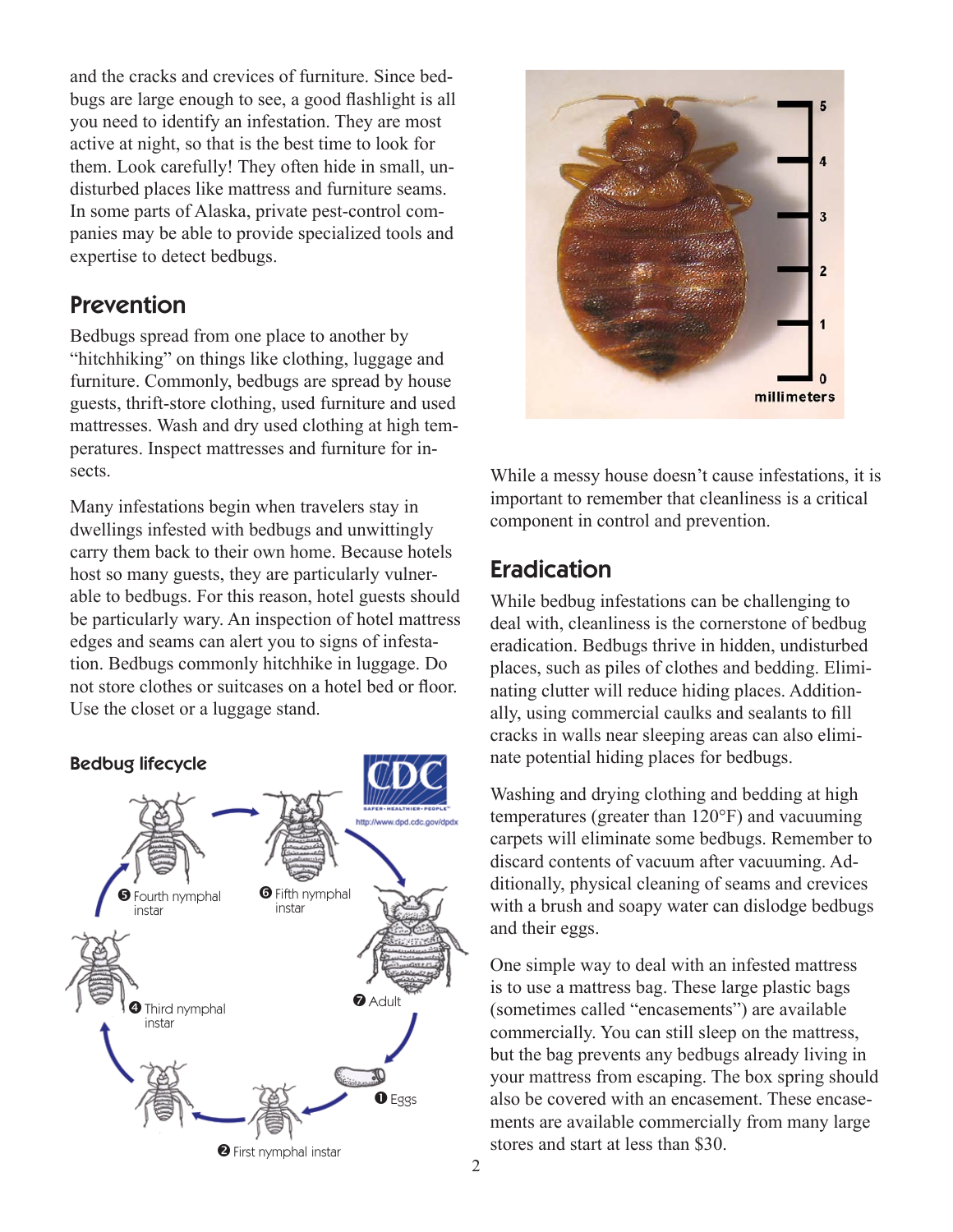Temperature is another important weapon we have in Alaska. Bedbugs cannot survive the cold. Putting items outside in the freezing cold (less than 23°F) for several days will kill them — the colder, the better. Worried about that teddy bear? Stick him in a plastic bag and put him in the freezer for a few days.

Thermal heat treatments are another nonchemical tactic for combating infestations. Exposing bedbugs and their eggs to a temperature of 113°F for one hour will kill them. This type of treatment is best left to pest control companies with specifc knowledge and equipment.

If bedbugs are not eliminated from the entire house, even a small number can recolonize all parts of a home. For this reason, it is important to eradicate bedbugs throughout the house simultaneously. While this can seem like an overwhelming project, it is the only way to ensure success. Furthermore, collaboration among tenants in multifamily housing units is necessary to successfully control bedbugs.

## What about Pesticides?

There is some debate regarding the efficacy of pesticides in controlling bedbug infestations. Increasing pesticide resistance, as well as the general tenacity of bedbugs, makes chemical control of bedbugs challenging. There are human health concerns whenever chemical poisons are used within a home, especially around children. Additionally, in many parts of Alaska, pesticides can be expensive and diffcult to acquire, making them an impractical option for many families.

The use of "fogging" or aerosol insecticide sprays may actually worsen an infestation by forcing insects into other rooms. Fogging sprays rarely penetrate far enough into cracks and crevices to be effective. They will not destroy bedbug eggs.

While many pest-control experts advise that pesticides have an important role in the battle against bedbugs, chemical controls can only be effective when used in conjunction with nonchemical approaches, such as fastidious cleaning, hot-water laundry, freezing temperatures and mattress bags. Low-toxicity products such as boric acid, diatomaceous earth and insect growth regulators may be useful for hard-to-reach places. Depending on the specifcs of the situation, it is sensible to attempt nonchemical techniques before considering pesticides. Chemical pesticides are most effective in the hands of trained experts. If you *do* decide to use poisons in your home, caution should be used. **Thoroughly read all labels and follow manufacturer's instructions. They are there for your safety.**

If you decide to use pesticides to address a bedbug problem, here are some useful guidelines from the Environmental Protection Agency (www.epa.gov/ bedbugs):

- Never use a pesticide indoors that is intended for outdoor use. It is very dangerous and won't solve your bedbug problem.
- Using the wrong pesticide or using it incorrectly to treat for bedbugs can make you sick, may not solve the problem and could even make it worse by causing the bedbugs to hide where the pesticide won't reach them.
- Check if the product is effective against bedbugs — if a pest isn't listed on the product label, the pesticide has not been tested on that pest and it may not be effective. Don't use a product or allow a pest control operator to treat your home unless bedbugs are named on the product label.
- y Before using any pesticide product, READ THE LABEL FIRST, then follow the directions for use.
- Keep in mind that any pesticide product without an EPA registration number has not been reviewed by EPA, so it hasn't determined how well the product works.

**Bedbugs are a frustrating problem for many Alaskans, but they are can be eradicated by applying proven, evidence-based strategies. For more information, contact your local Cooperative Extension Service offce.**